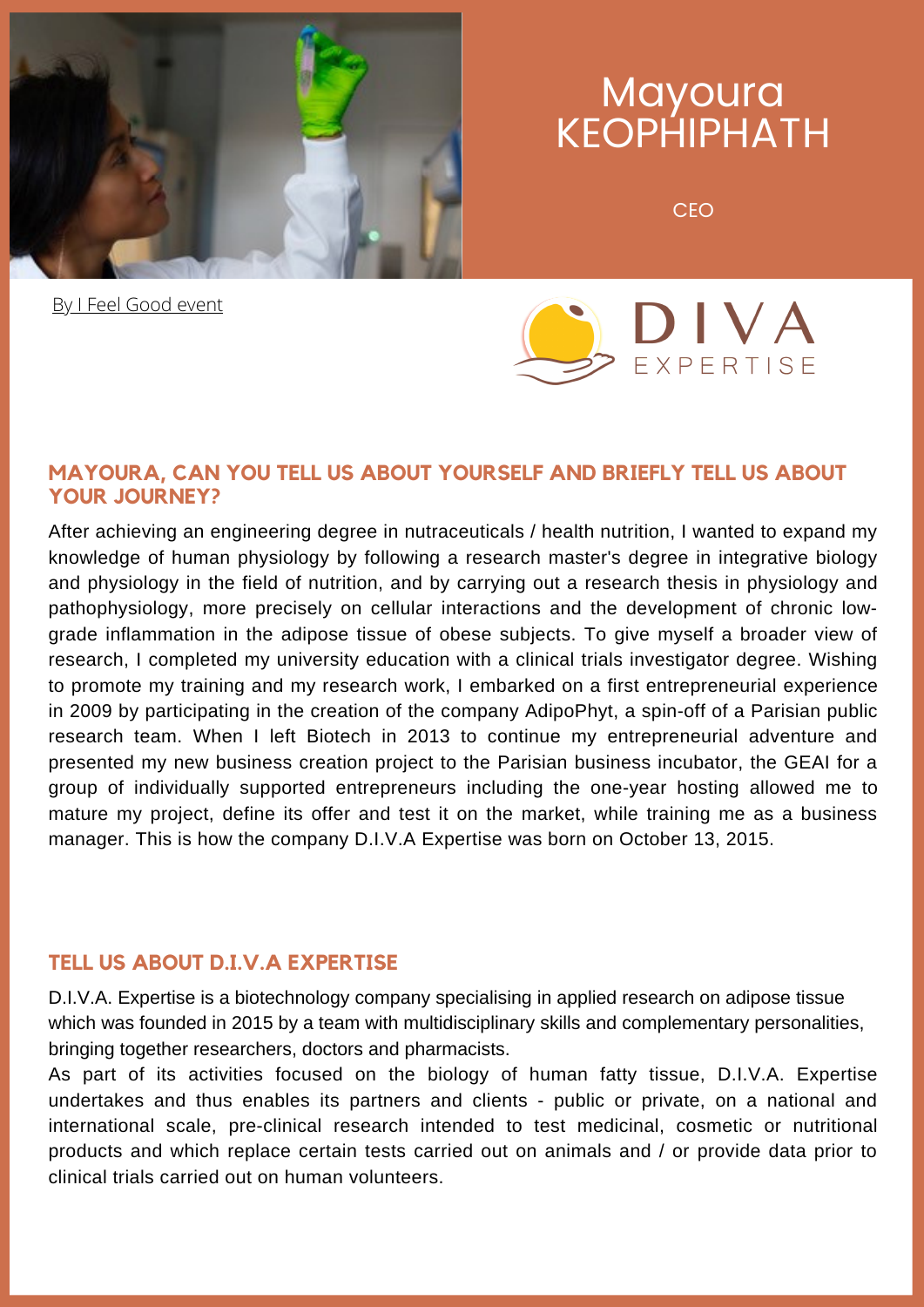### **WHAT ARE YOUR DIFFERENT AREAS OF EXPERTISE?**

Our main area of expertise is based on the biology of adipose and skin tissue.

D.I.V.A Expertise is a contract research company that offers its services to support and support public and private research in the innovation and health, beauty and well-being solutions of tomorrow.

#### **WHAT IS THE MISSIONS OF D.I.V.A EXPERTISE?**

D.I.V.A. Expertise, through its conservation, preparation, disposal, research and consulting activities, is committed to the health, nutrition, cosmetics and aesthetics industries, to supply biological material with specific characteristics, and to support and facilitate the transition of an ingredient, active ingredient or innovative molecule, to the final product marketing stage, and thus contribute to providing and improving the health and well-being solutions of tomorrow.

### **TELL US ABOUT THE DIFFERENT SERVICES OFFERED**

D.I.V.A. Expertise offers a set of different activities:

**1) Consulting and expertise activity:** Together with the R&D teams, we define the scientific strategy of the project with bibliographic support or even a transfer of our knowledge on human adipose tissue. We also propose the realisation of the protocol and its budgeting. We also help in the analysis of results and their interpretations with support in the valuation of research results. In particular, we help in the writing of scientific articles, and in the preparation of oral presentations for trade shows or scientific conferences

**2) Activity of tests and studies:** It consists in testing the effectiveness of active ingredients, ingredients or even finished products on cell and tissue models developed and validated internally from human adipose and skin tissues, and to characterize their biological effects

**3) R&D activity:** It is offered when our platform does not have the model / test adapted to the needs of manufacturers, we use our technical know-how as partners for the creation of new models or the development of new tests

**4) Analysis activity:** It supports clinical studies. In fact, we are proposing a research tool consisting in taking a needle sample of 0.5 g to 1 g of adipose tissue. This biological sample is then entrusted to our laboratory for a complete analysis of a morphological, metabolic or functional nature

**5) Activity of making biological resources available:** we have set up bio-banks of human adipose and skin cells as well as products derived from human adipose and skin tissue. We offer these biological resources to public and private research organisations for research they wish to conduct in-house.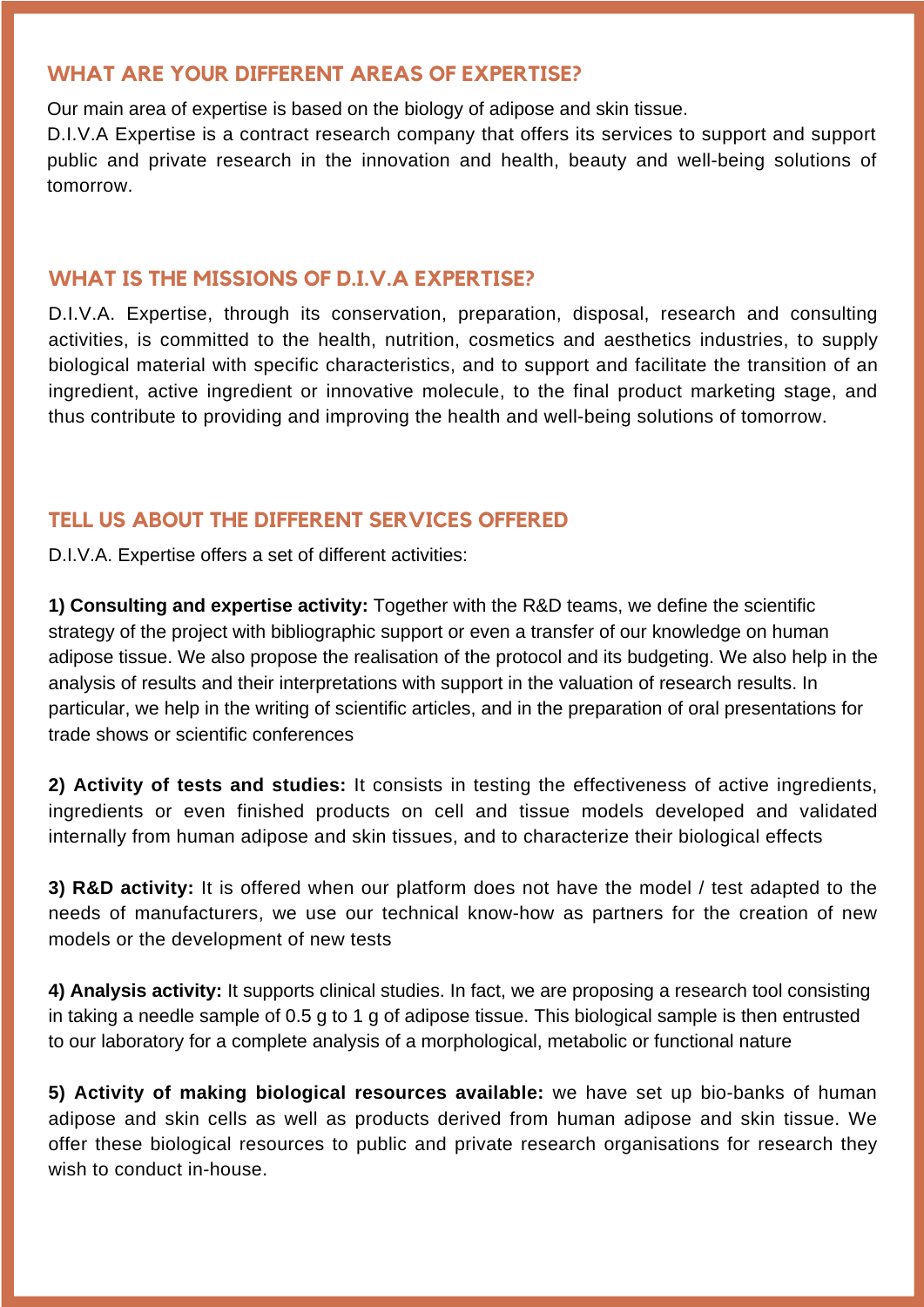# **WHO ARE THESE SERVICES FOR? WHO ARE YOUR TARGET CUSTOMERS?**

These services are intended for public laboratories and industrialists in the pharmaceutical, cosmetic, nutraceutical and aesthetic sectors.

#### **CAN YOU TELL US MORE ABOUT THE TAILOR-MADE SOLUTIONS, WHICH ARE ALSO OFFERED BY YOUR COMPANY?**

In order to meet the needs of manufacturers we have implemented a programme turnkey R&D project concept. This means that we support manufacturers in carrying out their program or scientific project from A to Z, from the preclinical screening study to the clinical study for the validation of efficacy in humans, including studies to characterize effects and mechanisms of action. Each step of the R&D cycle is important in optimizing the success rate of the final clinical study.

Our tailor-made research concept makes it possible to optimize the R&D process of products in terms of time and costs.

In addition, our biotechnology platform currently offers a certain panel of models pre-validated internally. We also offer the possibility for our partners to co-develop a study model or to develop a test adapted to their specific needs.

#### **WHAT BEST CHARACTERISES D.I.V.A. EXPERTISE**

What characterizes D.I.V.A. Expertise is:

- Propose ethical and innovative research
- Support the product objectification process by providing high-quality scientific evidence of great scientific rigor
- Offer personalised R&D support and in-depth research accessible to all

### **TELL US MORE ABOUT YOUR SCIENTIFIC ADVICE**

We have set up an internationally renowned scientific council which brings together personalities from the fields of research and medicine. The expertise of the members of our board is mainly based on the biology and metabolism of adipose tissue. However, with a view to offering cross-sectional research, we have also integrated expertise in intestinal biology and nutritional assessment and research.

The objectives of our board are to reflect on and work together on the company's strategic research axes, which may include collaborations with other public or private research organisations.